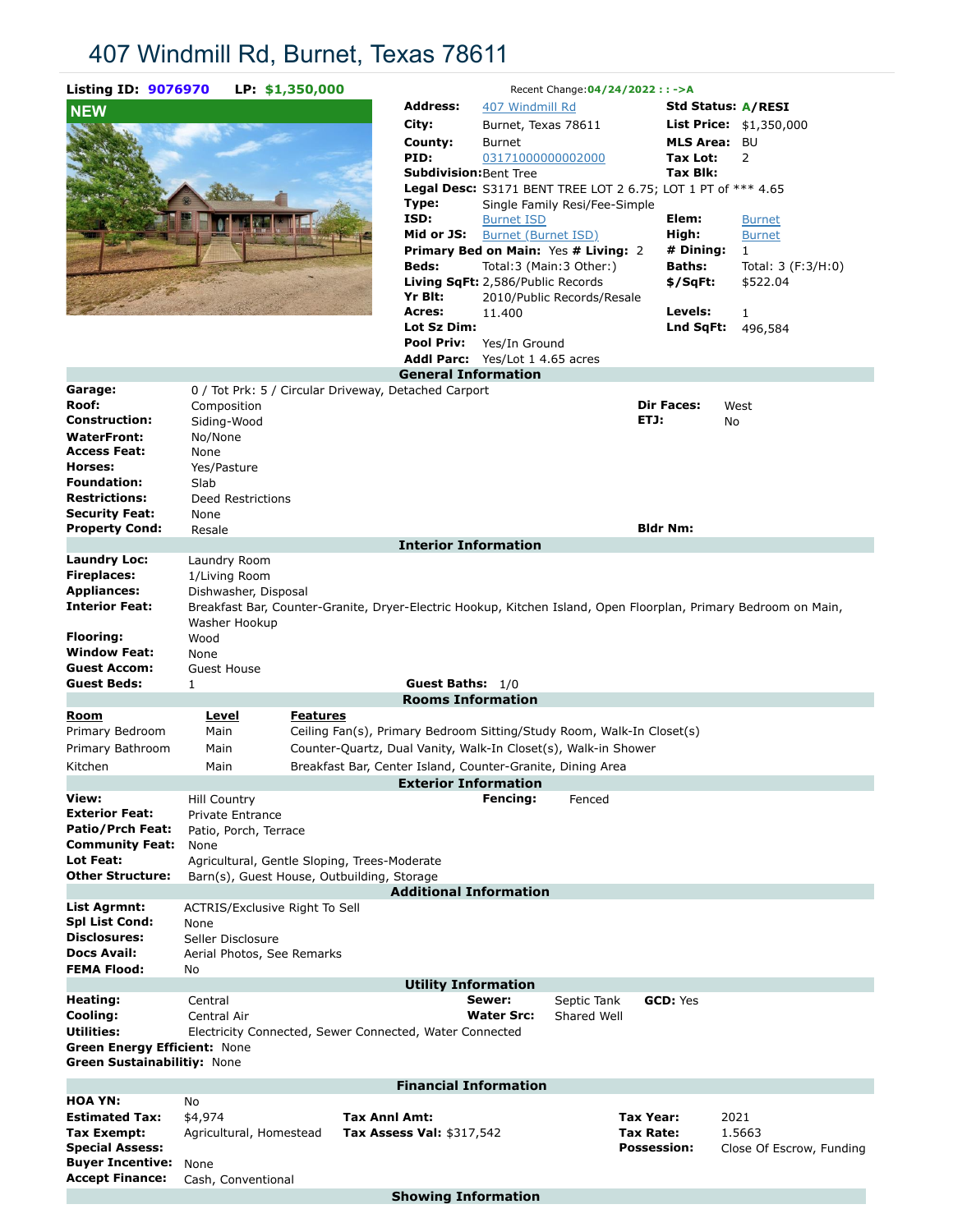| <b>Occupant Type:</b>                                                                                                                | Owner                                                                                                          |                 |           | <b>Owner Name:</b>              |                |                | Bryan T and Dora R West |                                                                                                                      |
|--------------------------------------------------------------------------------------------------------------------------------------|----------------------------------------------------------------------------------------------------------------|-----------------|-----------|---------------------------------|----------------|----------------|-------------------------|----------------------------------------------------------------------------------------------------------------------|
| <b>Showing Regs:</b>                                                                                                                 | Appointment Only                                                                                               |                 |           |                                 |                |                |                         |                                                                                                                      |
| <b>Showing Instr:</b>                                                                                                                | Call/text LA for appointment                                                                                   |                 |           |                                 |                |                |                         |                                                                                                                      |
| <b>Lockbox Loc:</b>                                                                                                                  | Front Door                                                                                                     |                 |           | <b>Lockbox Type:</b>            |                | Combo          |                         |                                                                                                                      |
| Lockbox SN#:                                                                                                                         | combo                                                                                                          |                 |           | <b>Access Code:</b>             |                |                |                         |                                                                                                                      |
| <b>Contact Name:</b>                                                                                                                 | Jenna Moore                                                                                                    |                 |           | <b>Contact Phone:</b>           |                | 512-695-1799   |                         |                                                                                                                      |
| <b>Contact Type:</b>                                                                                                                 | Agent                                                                                                          |                 |           | <b>Show Service Ph:</b>         |                |                |                         |                                                                                                                      |
| <b>Directions:</b>                                                                                                                   |                                                                                                                |                 |           |                                 |                |                |                         | From Burnet head north on Hwy 281. Go approximately 4 miles and turn right onto CR 112; bear right onto Windmill     |
|                                                                                                                                      | Rd for about .5 miles. Property is on the left - look for sign.                                                |                 |           |                                 |                |                |                         |                                                                                                                      |
|                                                                                                                                      |                                                                                                                |                 |           | <b>Remarks</b>                  |                |                |                         |                                                                                                                      |
| Private Remarks: Fantastic ranchette that gives you best of both worlds - charming town and country living. This property features a |                                                                                                                |                 |           |                                 |                |                |                         |                                                                                                                      |
|                                                                                                                                      |                                                                                                                |                 |           |                                 |                |                |                         | three bedroom and three bath home with large front porch, great outside entertainment, and inground pool with a      |
|                                                                                                                                      |                                                                                                                |                 |           |                                 |                |                |                         | cabana. The master bedroom has a huge private sitting area that can be used as a separate sleeping space. The        |
|                                                                                                                                      |                                                                                                                |                 |           |                                 |                |                |                         | kitchen has plenty of room with it's separate dining space. Additional improvements include a barndominum style      |
|                                                                                                                                      |                                                                                                                |                 |           |                                 |                |                |                         | quest house, workshop, horse barn, outside storage units, and plenty more. This is the perfect family homestead that |
|                                                                                                                                      | will provide for the country life, yest is close to city amenities. Ag Exempt and Shared Water Well- see docs. |                 |           |                                 |                |                |                         |                                                                                                                      |
| <b>Public Remarks:</b>                                                                                                               |                                                                                                                |                 |           |                                 |                |                |                         | Fantastic ranchette that gives you best of both worlds - charming town and country living. This property features a  |
|                                                                                                                                      |                                                                                                                |                 |           |                                 |                |                |                         | three bedroom and three bath home with large front porch, great outside entertainment, and inground pool with a      |
|                                                                                                                                      |                                                                                                                |                 |           |                                 |                |                |                         | cabana. The master bedroom has a huge private sitting area that can be used as a separate sleeping space. The        |
|                                                                                                                                      |                                                                                                                |                 |           |                                 |                |                |                         | kitchen has plenty of room with it's separate dining space. Additional improvements include a barndominum style      |
|                                                                                                                                      |                                                                                                                |                 |           |                                 |                |                |                         | guest house, workshop, horse barn, outside storage units, and plenty more. This is the perfect family homestead that |
|                                                                                                                                      | will provide for the country life, yest is close to city amenities. Ag Exempt and Shared Water Well- see docs. |                 |           |                                 |                |                |                         |                                                                                                                      |
|                                                                                                                                      |                                                                                                                |                 |           | <b>Agent/Office Information</b> |                |                |                         |                                                                                                                      |
| <b>List Agent:</b>                                                                                                                   | 650086/Jenna Moore                                                                                             |                 |           | <b>LA Phone:</b>                |                | (512) 695-1799 | LA Fax:                 | (830) 833-2191                                                                                                       |
| <b>List Office:</b>                                                                                                                  | 700379/Topper Real Estate                                                                                      |                 |           | <b>LO Phone:</b>                |                | (830) 833-5511 |                         | Sub Ag: 0.00% / Buy Ag: 3.00%                                                                                        |
| <b>DR Name:</b>                                                                                                                      | Tommy Fry                                                                                                      |                 |           | LO Phone:                       | (830) 833-5511 |                | LO Fax:                 | (830) 833-2191                                                                                                       |
| <b>LO Address:</b>                                                                                                                   | 807 N. Main St Blanco, Texas 78606                                                                             |                 |           |                                 |                |                |                         |                                                                                                                      |
| <b>LA Email:</b>                                                                                                                     | jennasellstexas@gmail.com                                                                                      |                 |           | <b>Bonus:</b>                   |                |                | List Date:              | 04/24/2022                                                                                                           |
| <b>Own Name:</b>                                                                                                                     | Bryan T and Dora R West                                                                                        |                 |           | Occupant:                       | Owner          |                | <b>Exp Date:</b>        | 03/31/2023                                                                                                           |
| <b>CDOM</b>                                                                                                                          | $\Omega$                                                                                                       | ADOM:           | $\Omega$  |                                 |                |                | OLP:                    | \$1,350,000                                                                                                          |
| Intrmdry:                                                                                                                            | Yes                                                                                                            | <b>VarComm:</b> | <b>No</b> |                                 |                |                |                         |                                                                                                                      |
|                                                                                                                                      |                                                                                                                |                 |           |                                 |                |                | TCD:                    |                                                                                                                      |
| <b>List Det URL:</b>                                                                                                                 | https://www.topperrealestate.net                                                                               |                 |           |                                 |                |                | Int List Display: Yes   |                                                                                                                      |
| <b>VT Branded:</b>                                                                                                                   | https://www.seetheproperty.com/410623                                                                          |                 |           |                                 |                |                |                         |                                                                                                                      |
| <b>VT Unbranded:</b>                                                                                                                 | https://www.seetheproperty.com/u/410623                                                                        |                 |           |                                 |                |                |                         |                                                                                                                      |
| Listing Will Appear On: AustinHomeSearch.com, Apartments.com Network, HAR.com, Homes.com, Homesnap, ListHub, Realtor.com             |                                                                                                                |                 |           |                                 |                |                |                         |                                                                                                                      |
| <b>Owner Information</b>                                                                                                             |                                                                                                                |                 |           |                                 |                |                |                         |                                                                                                                      |

| <b>UWHEI THIOHIIALION</b>   |                        |                                    |                        |  |
|-----------------------------|------------------------|------------------------------------|------------------------|--|
| Owner Name:                 | <b>West Bryan T</b>    | Owner Name 2:                      | <b>West Dora R</b>     |  |
| Mailing Address:            | 407 Windmill           | Mailing Address City & State:      | <b>Burnet Tx</b>       |  |
| Mailing Zip:                | 78611                  | Mailing Address $ZIP + 4$<br>Code: | 4809                   |  |
| Owner Occupied:             | Yes                    | Carrier Route:                     | <b>R001</b>            |  |
| <b>Location Information</b> |                        |                                    |                        |  |
| School District:            | <b>Burnet Cons ISD</b> | School District Name:              | <b>Burnet Cons ISD</b> |  |
| Subdivision:                | <b>Bent Tree</b>       | Census Tract:                      | 960302                 |  |
| Zip Code:                   | 78611                  | Property Zip4:                     | 4809                   |  |
| Carrier Route:              | <b>ROO1</b>            | New Map:                           | BU                     |  |
| ________                    |                        |                                    |                        |  |

#### **Estimated Value**

Value As Of: **04/18/2022**

(1) RealAVM™ is a CoreLogic® derived value and should not be used in lieu of an appraisal.

(2) The Confidence Score is a measure of the extent to which sales data, property information, and comparable sales support the property valuation analysis process. The confidence score range is 60 - 100. Clear and consistent quality and quantity of data drive higher confidence scores while lower confidence scores indicate diversity in data, lower quality and quantity of data, and/or limited similarity of the subject property to comparable sales.

(3) The FSD denotes confidence in an AVM estimate and uses a consistent scale and meaning to generate a standardized confidence metric. The FSD is a statistic that measures the likely range or dispersion an AVM estimate will fall within, based on the consistency of the information available to the AVM at the time of estimation. The FSD can be used to create confidence that the true value has a statistical degree of certainty.

| <b>Tax Information</b> |  |
|------------------------|--|
|                        |  |

| APN:                    | 101413                            | Alt. APN:  | 03171000000002000 |
|-------------------------|-----------------------------------|------------|-------------------|
| Parcel ID:              | 000000101413                      | Tax Area:  | <b>GBU</b>        |
| Tax Appraisal District: | <b>GBU</b>                        | Lot $\#$ : |                   |
| Local Tax Rate Total:   | 1.5663                            |            |                   |
| Legal Description:      | <b>S3171 BENT TREE LOT 2 6.75</b> |            |                   |
|                         |                                   |            |                   |

## **Assessment & Taxes**

| Assessment Year          | 2021      | 2020      | 2019      |  |
|--------------------------|-----------|-----------|-----------|--|
| Assessed Value - Total   | \$317,542 | \$287,519 | \$287,519 |  |
| YOY Assessed Change (\$) | \$30,023  |           |           |  |